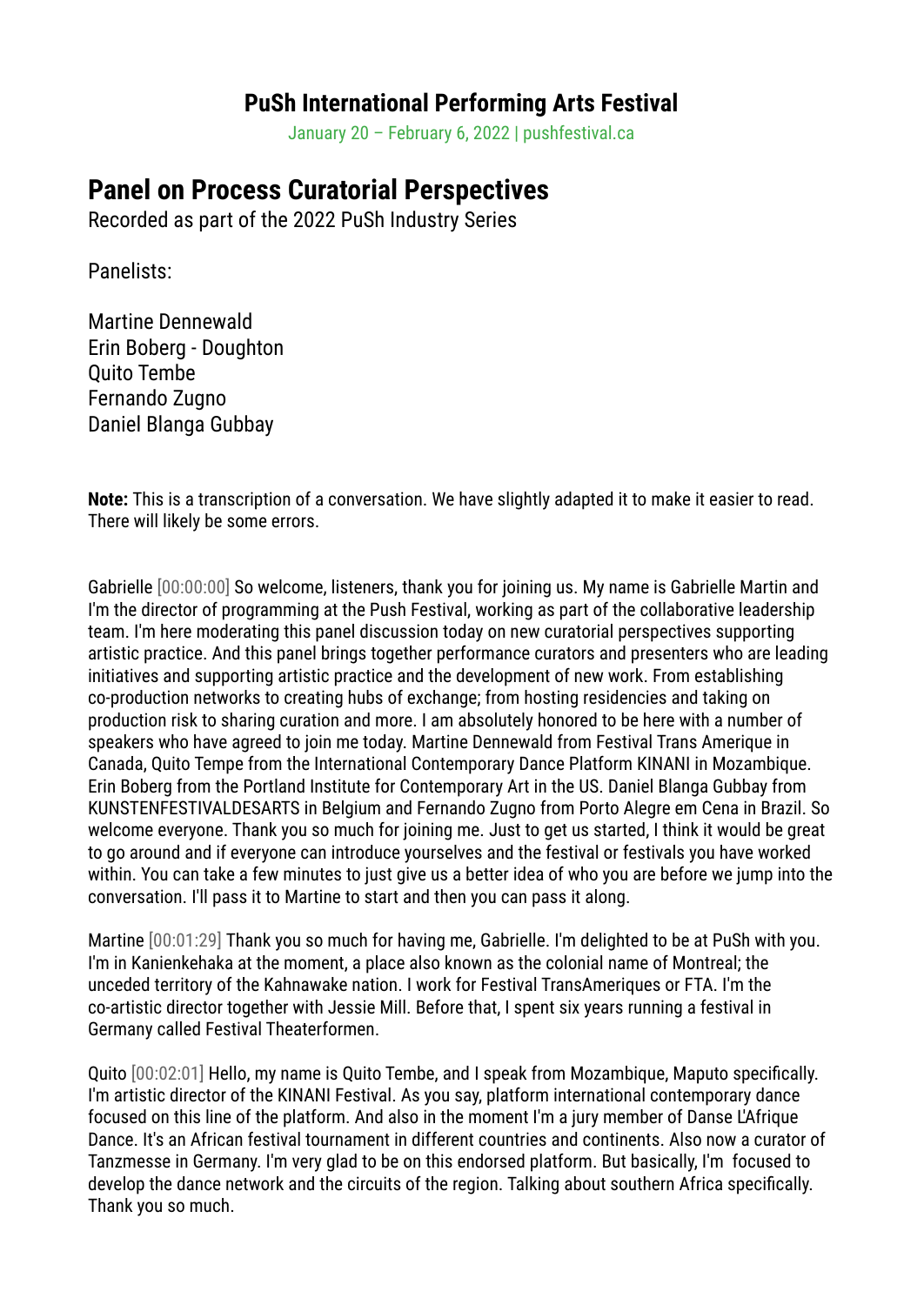Daniel [00:03:17] My name is Daniel Blanga Gubbay, and I work in Brussels, in Belgium, where I co-direct KUNSTENFESTIVALDESARTS. Together with Dries Douibi. We form the artistic direction. It's a yearly festival in Brussels that happens in the month of May. It's focused not only on creation, accompanying artists as well on premiering new works. Trying to establish a frame for new works to nurture and be shared with an audience.

Fernando [00:03:57] I am Fernando Zugno and I am so glad to be here sharing this time and this conversation with you. I am the general director of the Porto Alegre em Cena festival. An important, known festival, for 28 years it's been happening in the south of Brazil. Porto Alegre is the city exactly in the middle between Buenos Aires - which is the capital city of Argentina, a very important cultural city in South America - and Sao Paulo, also another very important city in South America, financially and culturally. The festival was created 28 years ago to develop the culture in this region and in this area, close to Uruguay and Argentina and to Brazil. And also to put the city on the way on the tour of important companies around the world and create an identity. I have been working for the festival for 16 years and I'm directing it for the past six years or so. There's a lot that we could change, the festival has to look into this relationship with South America generally and the whole history with the countries that we have been sharing important relationships with.

Erin [00:05:31] My name is Erin Boberg Doughton. I'm here on the land of the Chinook, Clackmas, Tualatin Kalapuya and many other indigenous people known as Portland, Oregon. I work for Pica, the Portland Institute for Contemporary Art, where we have the TBA Time Based Art festival in September. I'm one of three co-artistic directors. I work with Roya Amirsoleymani and kristan Kennedy here in Portland, and our team has been together for about five years as co-artistic directors, but we all worked for the organization in different capacities, long before that. I'm very happy to be with all of you in this conversation.

Gabrielle [00:06:20] Thank you for those introductions. Just to get us started, the question I'm interested in starting us off with is: What do you see as your responsibilities as a curator or presenter? And I will just pass it to Daniel to start.

Daniel [00:06:37] To start, for me, it's always an interesting reflection. I was very happy to share with all you because there's so much knowledge here around the conversation we are having. Somehow, for me, it's always a reflection that doesn't happen as a kind of general reflection, but more that it is embedded in the project or the institution you work for. Or this is how I pursued it in my path. That somehow we are always at the service of the institutions that we can modify / evolve. How we also have specific missions. The act of creating a program doesn't have the void or an empty page, but more starting as well from what is this interesting tension between the heritage of the institution. Or sometimes the reason why we are creating something at the same time we're what do we want to change and how to move it forward? I like to remind all of this to myself because somehow it's neither to stick to what already exists, but nor to think that curating a response simply to your desire or taste. Which would also be a completely misperception of what the idea of curating might be because somehow we are serving a community or we are serving the institutions we are working for. So in the specific case of Kunstenfestivaldesarts if I take the example of an institution where I'm working at the moment. It was very clear for me that on the one side, it brings together these two poles of a complete freedom and at the same time, some limitations. Because on the one side, we are working in Brussels and we're a festival that is funded by the two main linguistic communities of the city. French speaking and Flemish, we are financed by two communities. We have to, for example, respect a certain balance between the local artists that we produce. We need to keep a kind of balance between the amount of French speaking and Flemish art that we, for example, support every year. I find that

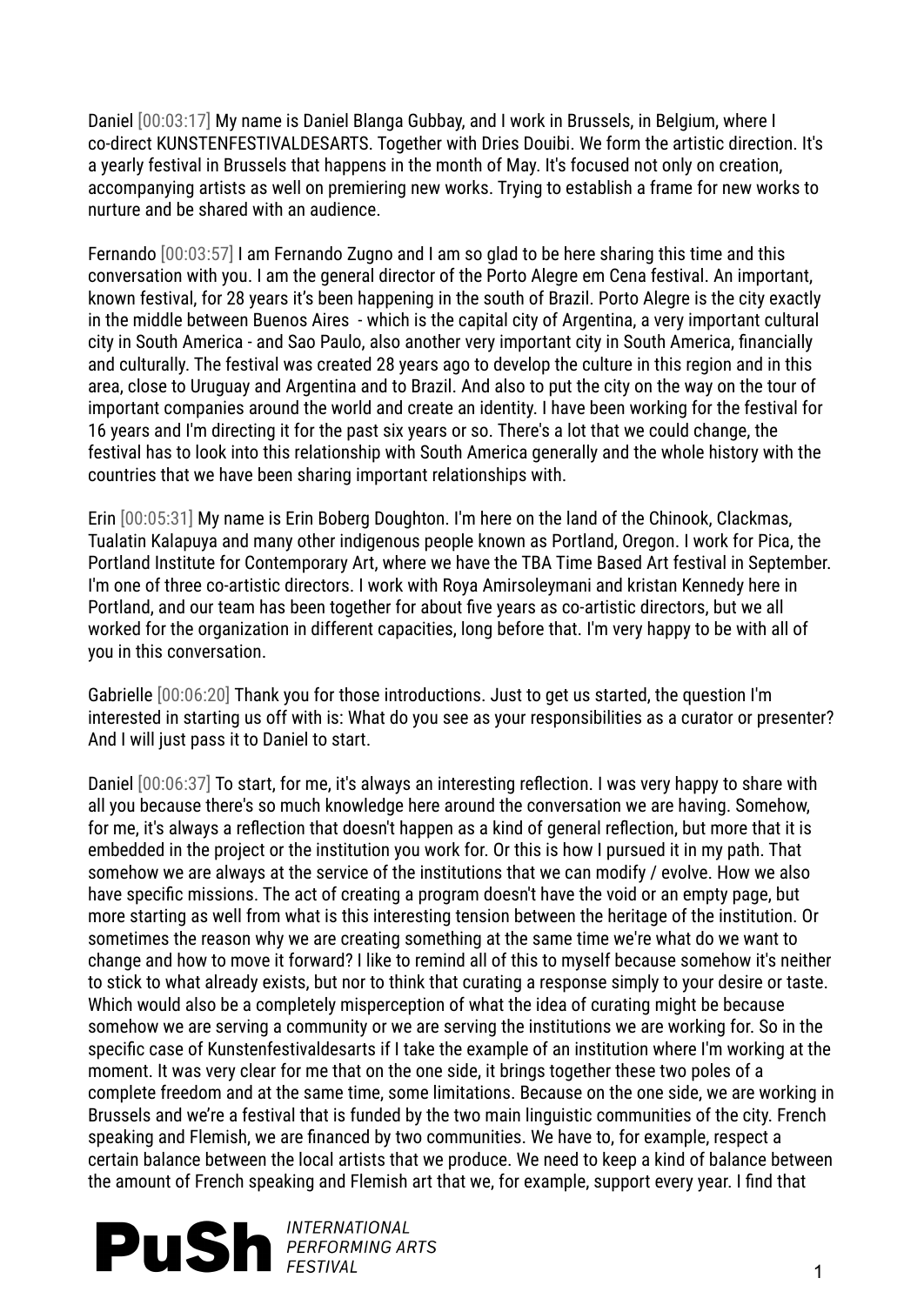this doesn't have to be a taboo in the system. We always create with limitations: Okay, how many international projects? How many local projects? What is our role in respect to the local community? What is the mission of the festival? The parameters that exist within an institution. It's something that's - for me - always interesting to keep in mind. But then at the same time, if we take Kunstenfestivaldesarts it is also an institution that gives a lot of freedom and pleasure to work with because somehow we have the possibility to invest in lots of new works. We do not have a venue but we collaborate with 20-25 different venues in the city. In terms of scale of the project, we have the possibility to have very big projects for very big venues, but also very intimate and smaller. And we have the possibility or the mission of the festival is also to support artists based in very many different regions in the world and to support these projects to be created and presented in Brussels as a premier. All these parameters, just to respond, that somehow for me, there is not one way of doing it, but the most interesting way has always been to understand: What are the parameters we have to respect. In order to understand, how can I shift forward as well, either in the institution or also the possibility of creating or to serve the field in a new way or in a different way that was not there yesterday, but never to start from scratch.

Martine [00:10:42] I really like what you said, Daniel, about shifting the parameters and using the history of the institution in order to move forwards in certain ways. And it let me think that - although we have all these responsibilities of serving audiences and artists and communities and so on - in a certain way, we also choose who we are accountable to and we can actively choose to bring in people we're accountable to that we haven't been accountable to before. In the history of FTA that would be indigenous artists, indigenous audiences. That is something that actively shifts the parameters of our work. At the beginning of my career, I'd go like: I'm responsible to the institution, I need to keep this institution running. I need to create an amazing event every summer. And I started to think that my responsibility is in fact, a lot more towards people. The moment you shift from the institution towards people, you shift from what it is you're doing to how you're doing it. How you're working, what kind of temporality you think is important in your work. Is it always about the one summer event or is it about something longer that you're constructing? Is it about co-directing rather than taking individual decisions and so on? So shifting parameters is a good point, I think.

Quito [00:12:12] For us, this is not a shift, parameters is to introduce new parameters because it degrades in Africa and specifically in our country. It's more thinking about different layers and different parts to fill out. It's not just what we think that's ideal for what we see as contemporary dance today, but we should think about who and what we serve. What we want to approach for the local institutes, for the government or for the event, for the dance community. What we want to approach. For us to make a curator, it's first: open the doors. What you want to open the doors to, the doors to give the younger generation, that dance community opportunities to be part of the network of the dance scene. Even the companies that we invite, it's also thinking about that: What international company can give us, not just a great performance, but a great door for an exchange program and the interaction program with the local dance community. It's more to introduce new, different ways to be in the arts scene because contemporary dance for us is a new expression. So for us, we have a new way to be professional in the arts, it's more to introduce and more to show the different layers and present arts that respond to that. Sometimes we bring a piece that is not personal. I can say that it's a nice piece, but we should address the local thinker to see: Look, we want to go to this level, but we are starting in that direction. We have two different layers to field. So that's why it's very intensive. This shift of parameters for us is more to introduce new parameters for the local scene.

Gabrielle [00:15:01] Right, and I guess an interesting point to make is about the context. My understanding is that Quito, you are the founder of Kinani, whereas I think everybody else here is

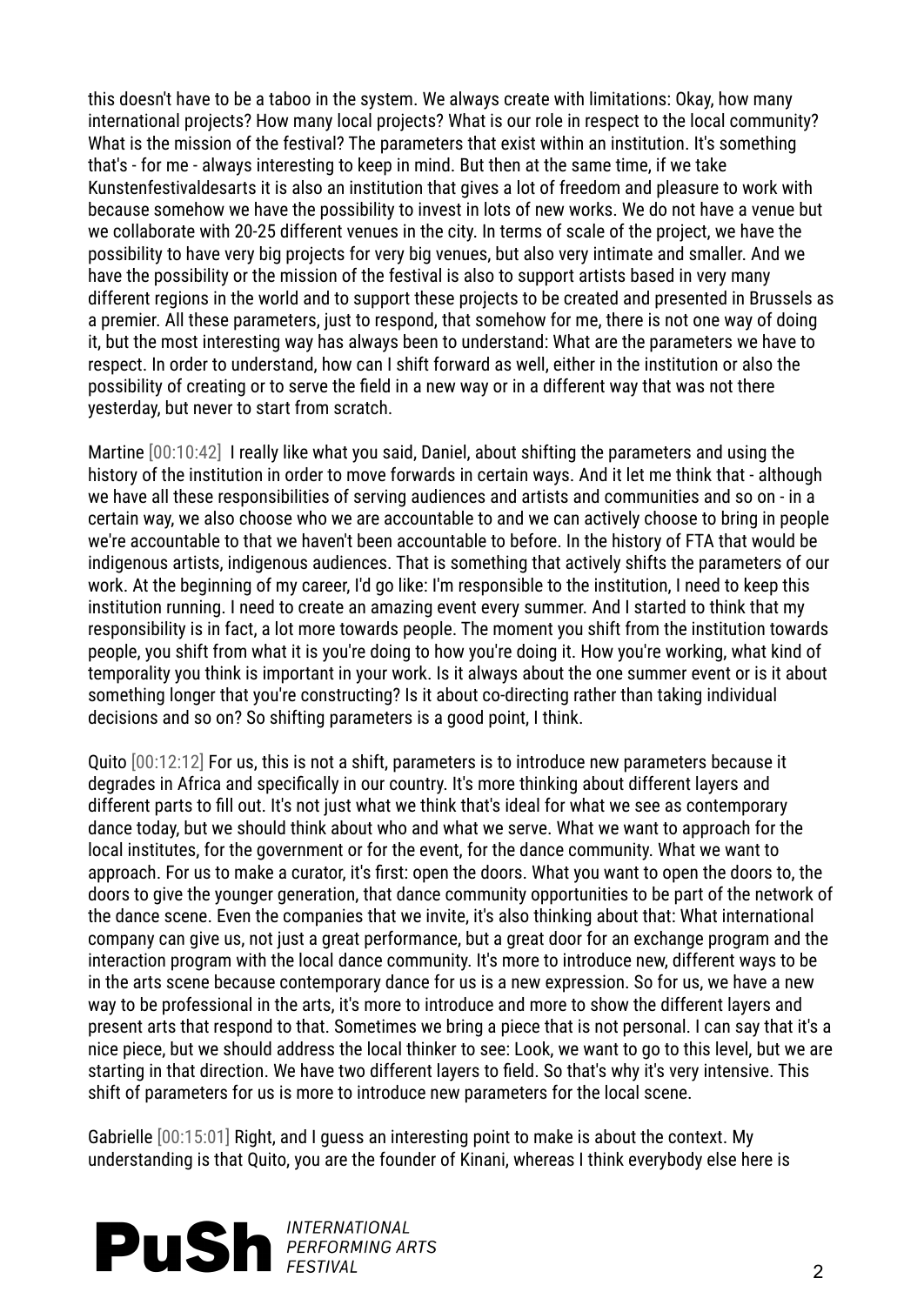working within an institution not existing before they joined. Is that true for you, Erin? Were you a co-founder at Pica?

Erin [00:15:19] Can you hear me okay? Yeah. I wasn't a co-founder, but I was a volunteer very early in the founding of the organization, so I have been around, but I've grown into this role and I've worked with several artistic directors before coming into this role. So I do have a perspective of coming into the organization as a young artist and as a student. And who I see as one of our core audiences. I really responded to what you were saying Quito about as we invite national and international artists bringing them there for the purpose of connection and exchange with the local artists. Often when I'm thinking about all of the artists we could invite, I might even be thinking of just like a handful of local artists working in our community and what the impact will be on them getting to meet that visiting artist and vice versa as a really key reason for choosing that work.

Fernando [00:16:38] Yes. Well, for me, it was quite tricky. Also, the challenge was that I started working for a festival that had already a big impact in the city. And the good thing is that I started working in the festival, also with the former director that founded the festival. I could learn a lot with him and from him. How to do the program and how to connect with the City Hall, because it's important to say that the festival belongs to the city hall. So it's the municipal festival. Which in Brazil is also not so usual, it used to be much more, many public festivals have stopped because of financial and governmental support. And what we have now is very new and also important independent festivals. So my responsibility and challenge was actually to understand the importance of being in charge of this public festival and tried talking to communicate with the whole community of Porto Alegre. And trying to the artist and the audience that has started following the festival from the very beginning, and also to call the attention of new audiences. This was also a challenge, but also the difference of people that we have in a city populated with a million and five hundred thousand inhabitants. Most of the people live outside of the city center and couldn't afford to go buy a ticket to go to the city. Not even getting the public transportation to go to the city if you get them tickets for free. We also think about programs to bring to these communities - to the suburbs of the south of the city - shows. But also give them the opportunity to come to the city centers and to the public houses, the cultural centers to see the performance there. So to keep doing this work, but also be attached and and look into new perspectives, newest tactics and feel the movement of the country itself and therefore try to think of an international program. But also a local program that could have a dialogue with this movement and the changes of the whole world, but especially from Brazil. That was one of our biggest, I guess, responsibilities and challenges. In the past five years, Brazil has been changing a lot and I took part in doing the program of the festival in this moment of change, we had our first woman president that was impeached through a very complicated (let's put it like that) movement by politicians. And then these men got in office again, and then we managed in the very complicated situation here to elect this far right president. Which has a very big impact on the whole culture of any artist production of the country. It couldn't not be disposed like an ethical matter for a voter to look into that and to these changes and understand the history and the culture of this country. This very rich and diverse community that we have here. To also think about this program with African artists that European artists and South American artists, but it was a very, very big challenge for us and always trying to look into this direction.

Gabrielle [00:21:04] It's interesting to hear what's on your minds in terms of how you're thinking about your responsibilities as curators and presenters. It starts to make me really want to know the how: How you're addressing those things. But first, I want to go back. Martine, you'd spoken about how over the course of your career, your work, you've shifted from seeing your responsibilities to the institution and more to the people, to the various audiences, looking at who those audiences are. I'm curious for

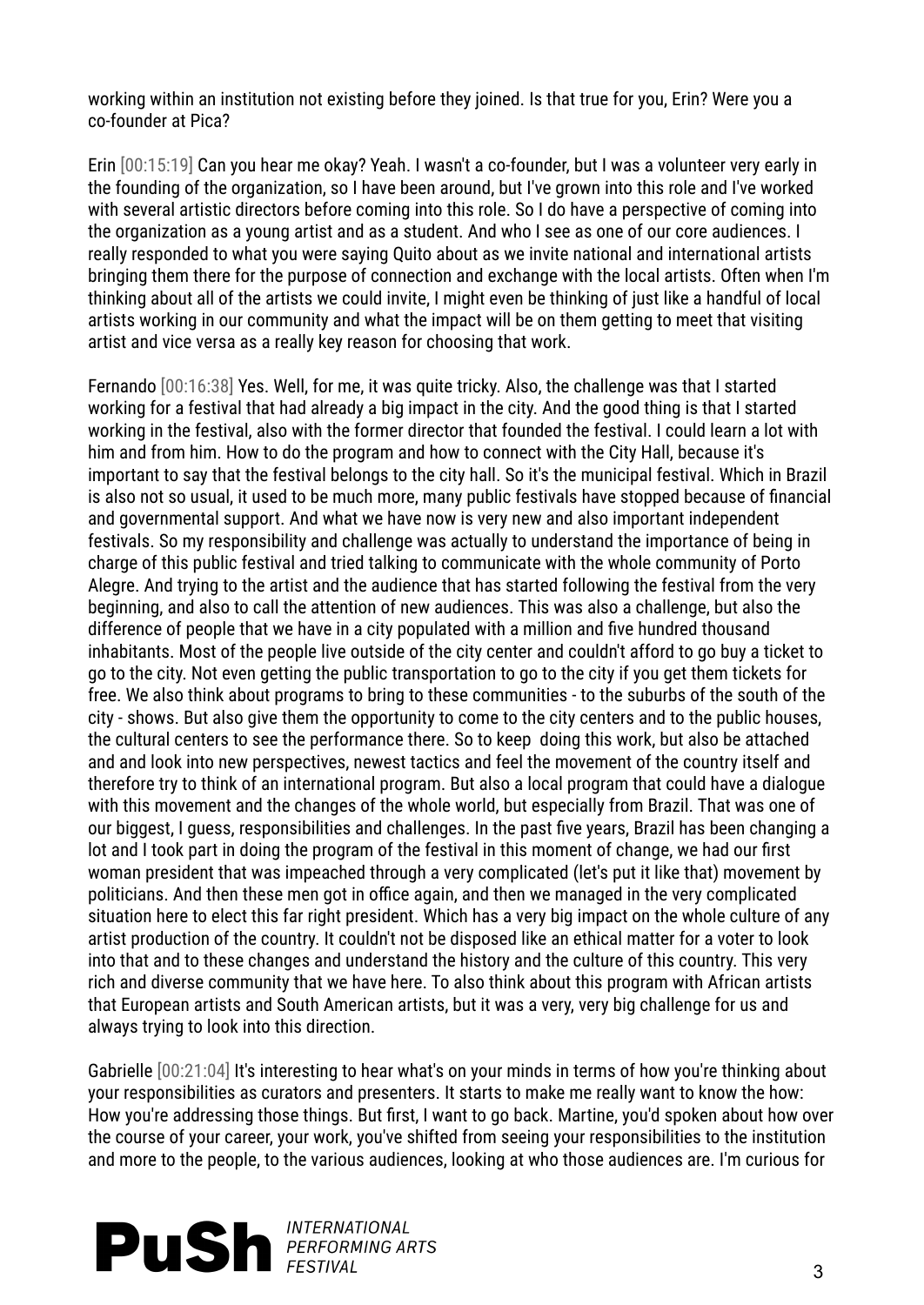all of you, how your sense of your responsibilities have shifted over your careers as curators and presenters and or how your approach to your practice in this role has changed over the years.

Erin [00:21:52] Well, maybe I can respond. We have to think... the last two years were very different than any years before, so it's hard to differentiate what kinds of changes were already happening, you know, in our organization and our culture. Some of those things, I think, were really revealed by the pandemic. Some of those changes and some of those urgent needs to change maybe became more pressing or more transparent during that time. But one of the things we really thought about was our responsibility to support artists in their creation of the work through residencies, through development, through support for artists. Not just for the moment of presentation in a public way, but in a more ongoing way. What kind of resources do artists need? And I know that we're all coming from very different countries and contexts. But in our case, we do have a year-round program with the official exhibitions, residencies, performances year-round as well as the festival and in the two years when our ability to gather people was very limited, we really shifted to supporting the artists and the creation of the work, which is, I think, something they really needed anyway. Something that our organization has always done. But we were able to focus a little bit more. Even to support artists working in our community who may have no public facing outcome to the work but really just need that time together. Or even for artists and activists to use our resources and our facility to work on mutual aid projects, to work on activist projects. Turning our kitchen, our facility into really a hub site for those kinds of activities that are connected, you know, to our society and our community, but may not result in a performance on a stage. It's kind of hard to tell that story sometimes because those things may happen behind a closed door with a group of people. I really think the question of "Who is the work for?" has really become larger in our minds. I think maybe 10 years ago, we were concerned a lot more like: Are we selling tickets? Can we have a performance that's going to bring 400, 500, 800 people together in this theater? There were these metrics around Who is this for? It's for this ticket-buying-audience. We have really shifted, out of necessity, but also out of values, almost all of our shows now are free. We're sliding scale. We're thinking about... sometimes it's a work that's only for other black artists or only for an indigenous circle. And those programs are valuable, too, even if they don't have a visible outcome for a general public, it's something that is important for us to be supporting. Those are some of the things we've been shifting.

Daniel [00:25:54] For us, it was also working in a different direction on the one side. I completely agree with Erin on how the two last year are maybe exceptions within the time frame of our working for an institution. But indeed, I think for us... Very often I have an impression that we are working simultaneously on shaping a program and shaping the institution itself and what is the goal of the institution. And that these two words can no longer be completely separated. Somehow in the past it very often happens, at least the European context where I'm currently working, where a lot of institutions were working on the program. But at the same time, nothing was shifting on the level of the structure of the institution. When I'm speaking about the structure, I think for us it was a kind of crucial and fundamental question.The first one was: For who we are doing the festival? I think that this is a crucial question. And for an institution such as a Kunstenfestivalfesarts that is not only directed towards the audience, but also towards partnering institutions with whom we create some of the projects. It was also a question about who would we want to partner with in a city like Brussels. What is the very problematic hierarchy that exists within Brussels about contemporary art venues and other venues who are also producing culture but are not recognized to be part of this network? I think that one part was: "for whom" we are doing it , but even more than "for whom" which was "with whom". Not so much that you're not operating for someone, or that if you're operating for someone without involving someone, you are doing it against them and not for somehow. And somehow it was happening a lot in acknowledging the work that was already done by institutions in Brussels trying to partner, but also reflecting about who is part of the team. Kunstenfestivaldesarts is always a complex

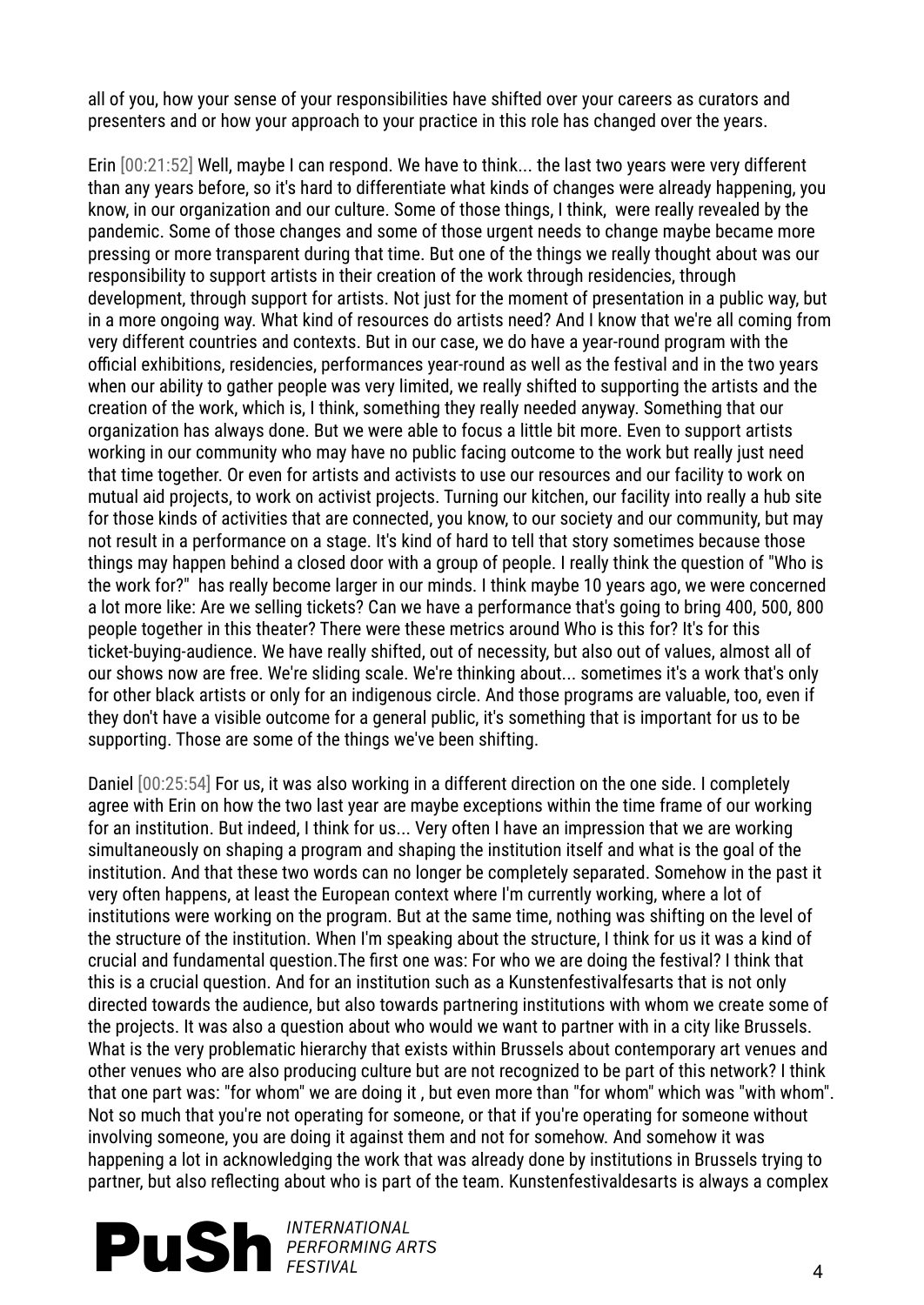reflection for some institutions. even the reflection or just a kind of ferocity between the audience of a festival and team of a festival that somehow the team has to represent the demography of the city that you want to reach, this connection. And in speaking specifically about the Western European context, where there are a lot of very progressive institutions that have, for example, an all white team who are working, trying to have a lot of audience engagement, et cetera. Speaking about diversity, speaking about a new perspective, et cetera. But at the same time, if you look at the core of hardware of the institution, there's a disconnection. This work was something that, for Dries and myself, was also an active reflection on the long term as well. To address that this could not be silenced, that somehow there would be a hypercritical attitude in working only towards the program without working on: How do we work together? With whom do we work? What is the image of the institution as well? This is one part, I'll intersect briefly on the second part, which is still on the mission of the festival, which is also to accompany artists in creating new works. I think we tried as well to understand how the festival - which as I was mentioning before, doesn't have its venue, so it's it's a lot about collaboration and it's a very flexible structure - how we try to to always address the question: How can we make a difference in allowing artists to create projects that would not be possible otherwise? That would not be possible in a season, for example, a theater season, because of how they may have very unconventional formats. That are almost invisible or super long projects or gigantic and super small. I have the impression that this reflection about how to give the artists the possibility to think outside the format... usually, it's easier to present in the context of the performing art context, that was something that for Dries and myself was very interesting as a starting point for the conversations. How can we still play a role in not reducing everything to the existing format. How to still grant the artists the possibility to work in projects that are what we define as "undomesticated", that somehow exist outside the format that we already know.

Fernando [00:31:14] Can I jump in? This is actually tricky, this idea that we don't try to do a festival... Well, it is for the audience, especially this festival, the public festival, we do it for the audience of Porto Alegre and outside the city and many visitors that come to the city during the festival. But it's also trying to find and bring new discussions, perspectives and aesthetics to the city to create... to provoke the audience, to think and agree or disagree and therefore create a deeper discussion during the meeting, after the shows, before the show. And the best way... I still try to find the best programming that is ethical and at the same time shows the city that it can also bring an identity with our community, with Brazil, with the south of Brazil. To do this... is not actually bringing to Porto Alegre what I think people will like, but what I think is important for people to discuss. Of course, I'm always in touch with so many other curators and programmers and people that work with me, industry partners from different cities in Brazil trying to understand and to be sensitive to all this. Trying to make the best programs possible. We've been suffocated in South America, I think all over the world, but specifically - I think - in South America and Brazil with these political situations that I mentioned before. We've been struggling so much to continue doing the festivals, as I said, many public festivals are not happening anymore. Some independent festivals are also not happening anymore and then with the pandemic, it was even worse. We're struggling to do these festivals and somehow it doesn't fit anymore. Even if we had the money, it wouldn't fit anymore. To bring such big, huge companies and spend an enormous amount of money to bring one company to Porto Alegre, for example. Then the idea of these residencies has been so important and has been developing so many big and important works. Instead of bringing the whole company to the city, we are experimenting, bringing the creator, one director or two directors and artists from these companies to come to Porto Alegre and stay for a for a longer time, 10 days, two weeks to develop during this period the work with our local artists and create a new work that would speak more with the city. It's more sustainable in terms of what they leave in the city, as the artistic project. And experience that they have, that they developed with the local artists. And also in terms of traveling because we have been also discussing so much of this whole CO2 emissions. It also reduces all that, the amount of people traveling, and staying longer in

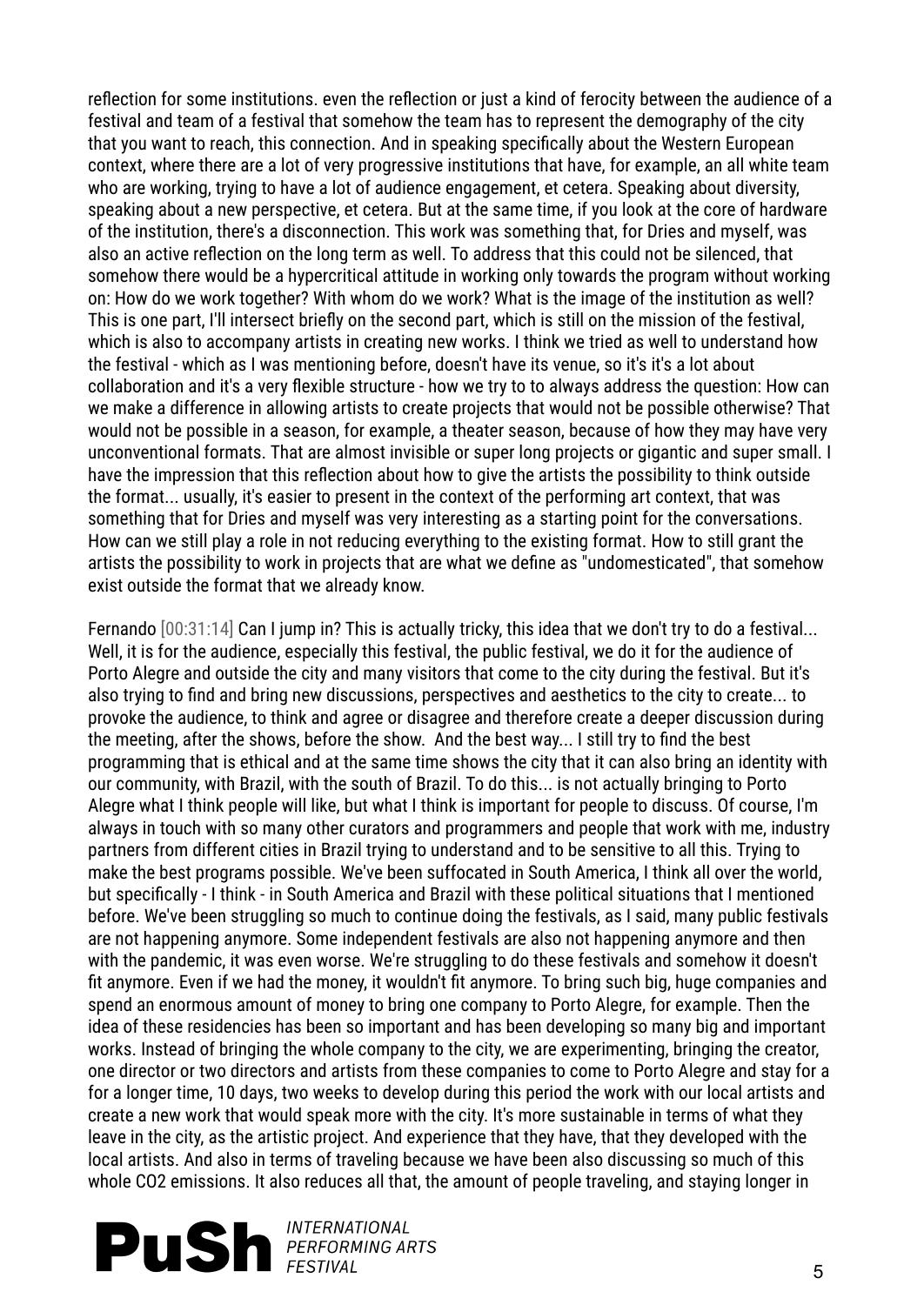the city and leaving a deeper mark here. So this is something that we are doing that is very, very interesting. Nice and important creations are coming out of that.

Gabrielle [00:35:33] Thank you. Yeah, I'm hearing that responsibilities are shifting in the sense that you're all in positions of leadership. So depending on the political context or your work out in the world and your exposure to what's happening in the world and the responsibilities in your practice shift. It's an evolving thing. I'm interested in the how. How those responsibilities are realized or how you address those responsibilities in a concrete way through your work. I'm hearing you all start to speak to these things. It was interesting, Danielle, when you were talking about how - in response to the responsibility that you have to different communities within the city - diversifying the team within the institution itself is one way, one example of how you have been able to respond to that responsibility. I'm curious, with all of you, to hear a little bit more about the example. Maybe we can start with Quito. I'd love to hear you speak more specifically about how you're creating these opportunities for exchange between visiting artists and local artists, or if you'd like to go into another example.

Quito [00:37:05] Yeah, I would like to go a little bit in the back of our works. And also to complement what's is being addressed by Daniel. I think it's very important when we ask these questions. We're doing this festival for who? And for us, our big challenge in the beginning, doing a festival in Maputo and our context: We're doing it for who? In the first editions, we had a real struggle to accept that we are doing a festival, but the festival actually is addressed to the international audience and we create such an elite of art thinkers or art appreciator of the country. So it is a big discussion for us: How we can shift this paradox? How we can make this festival address the local community? So to encourage that we create a deal. Deals with schools. All the schools they've got this big auditorium for kids to play gymnastic. And we have got a huge amount of our companies and dancers without a space for years. So we make this deal with those public schools to use these auditoriums after school periods: the condition to open one day per week to rehearse for this company is to talk with the kids of those schools. We have got around six compounds and different schools and all the week they go during the school times, to the open areas, they rehearse and the kids ask: What is that? What is this movement? Why do you act like a crazy? Why you use these songs? Why are you dressed like this? So even for those artists and for those, choreographers is be a challenge for them to speak about their work, to speak about why they do what they do. What it is contemporary dance? Those kind of simple questions that allow the young choreographers to speak about it and think about it before open the mouth. Think about how I can address to those kids what I'm doing. So we get the response of followers of those artists. So when we know, with the school, that we are doing the festival and this artist, who will be six months or four months in your school, is going to present on this date etc. For kids of this school, it's half off of the tickets, or for free. So we start our journey to build a really... a very, very brave local audience through this project. Also, to solve the problem of no studios for the local dancers. So it's two problems we address at the same time. Now we have a response for the artists that say: "OK, we want to present, but we don't have a space to rehearse and we don't have the conditions for rehearse." And also allow them to start to be owners of what they are doing. To challenge them: speak every week about their problems. So this is one of our great moments to start to build a platform. First of all, it belongs to the local scene, to the local audience. I'm proud to say that today we no longer discuss creating a new audience or creating the audience. It's more how we multiply this audience, how we can go a bit more out of our comfort zone to the local communities. With live performance, ways to introduce this new way to express the choreographic arts scene. And after we create this new generation who want to do dance and they dance and they do all the prep and they come to the festival, they present and then they go home waiting for the next edition to be presented themselves. And then we create another problem: What do they do after the festival? Where do they present after the festival? So we start to shift a little bit to start to internationalise the festival.

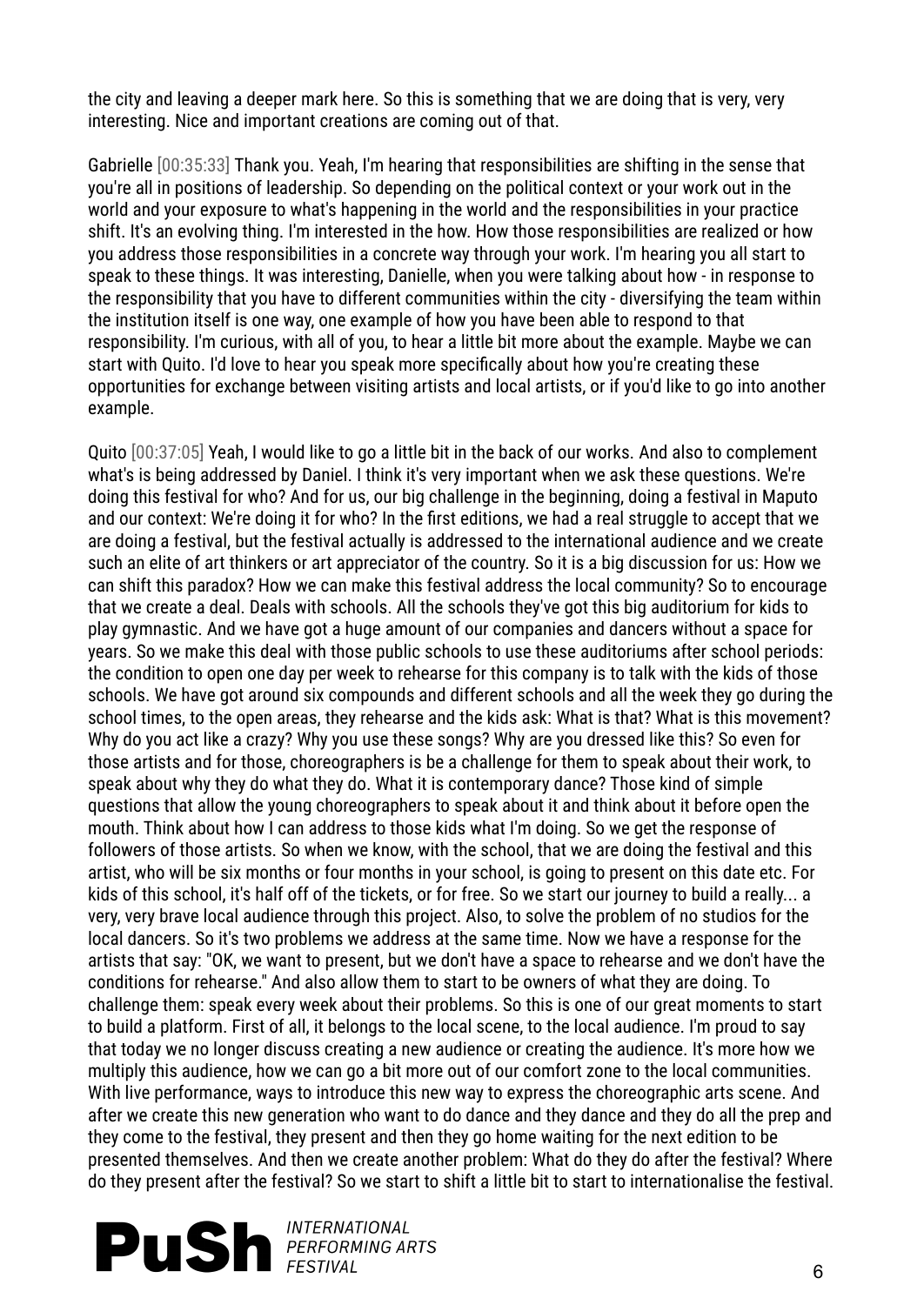To start to talk, to address other festivals, other directors - like you guys - to say: Look, we've got young people trying to do things here on the continent and we put them together with one platform. And we're trying to give workshops of technical light designers, scenographers and stuff like that to put in a minimum condition that you guys can see and can think about something. So this is the way how we can go, with all this, create space and to start to open the markets for those young artists. So our work. it constantly shifts. From time to time. Sorry, I take longer.

Gabrielle [00:43:52] Thank you. It gives us a much better idea. It's great to hear a bit more about Kanani and how you actually... What the practice is. Martine, I'm curious if you would speak to one of the initiatives that you've taken that you've felt has had the greatest impact in supporting artistic practice or the development of new work.

Martine [00:44:15] I'm not sure I can tell myself what has had the greatest impact, so maybe we'll put that aside. What I can tell you is that with the current emergency, FTA has set up a system of small grants for artists. So that's not my invention and all. That's something that Martin Faucher, Jesse's and my predecessor put in place two years ago at the height of the pandemic. This is basically just an amount of money that otherwise would have gone into international travel for artists, which wasn't possible in Canada in the last two years. That was put into small grants- anything between 5000 and 12,000 dollars for artists to use for research, for rehearsals, for renting studio space, paying conservatories, paying themselves with no outcome attached. Although all these people are artists we're very much interested in and people whose work we follow, it's not attached to a public presentation or necessarily a presentation at the festival at all. This was called Respiration, and it's been going on for two years now. Another project that has also had a massive impact and that I can take no credit for at all because it's been in place before my time, is something called Cliniqe Dramaturgique. I don't know if everybody's familiar with this. I'll just describe it briefly because it's been quite successful in that it has been exported to different theaters and festivals. And it's an easy model really to replicate. Clinique Dramaturgique or Dramaturgy Clinics means that we bring together a team of five or six dramaturgs in the German sense of the word, so they're not playwrights, they are people who advise creators, advise choreographers or directors. They'll be at the festival and they offer consultations. And as a local artist...very often their international dramaturgs from different countries. And as a local artist, you can sign up and describe the problem that you have - scene three or act four of your play or with a particular movement that you're working on or character development or the conceptual framework of your play or your piece or your choreography and you can find help. The beautiful thing is that the conversations that start a Clinique Dramaturgique - which has been running since 2017 - these conversations go on and people stay in touch. There is a real network of clinicians, as we call them, and people who have been working with them that continues to spread and develop.

Erin [00:47:04] That's such an inspiring program. Thank you. I think, in looking back at the past two years, the activity that we've had in supporting artists, I think one thing that is really missing is the opportunity for them to connect with our national and international colleagues. I think a step I might want to take a little bit more is working on cultivating those relationships that are one-on-one or in really small groups. Not thinking about an audience of 500, but what is a group of - here we are six people. What's the conversation that we can have? And making that transparent through a podcast. Really valuing the small, I think, is something that has come out. When we have a big festival, I'm inspired to hear about your budget, that you were able to reallocate it to unrestricted grants for artists. To be honest, in our organization, we've really taken the budget that we would have spent on travel and housing and big productions and just used it to relieve ourselves of the expectation of earning ticket income. When we look at our budget for this year, it's like: Well, there is \$200,000 that we're not going to earn and there's \$200,000 that we're not going to spend. And there it is. I think our task now

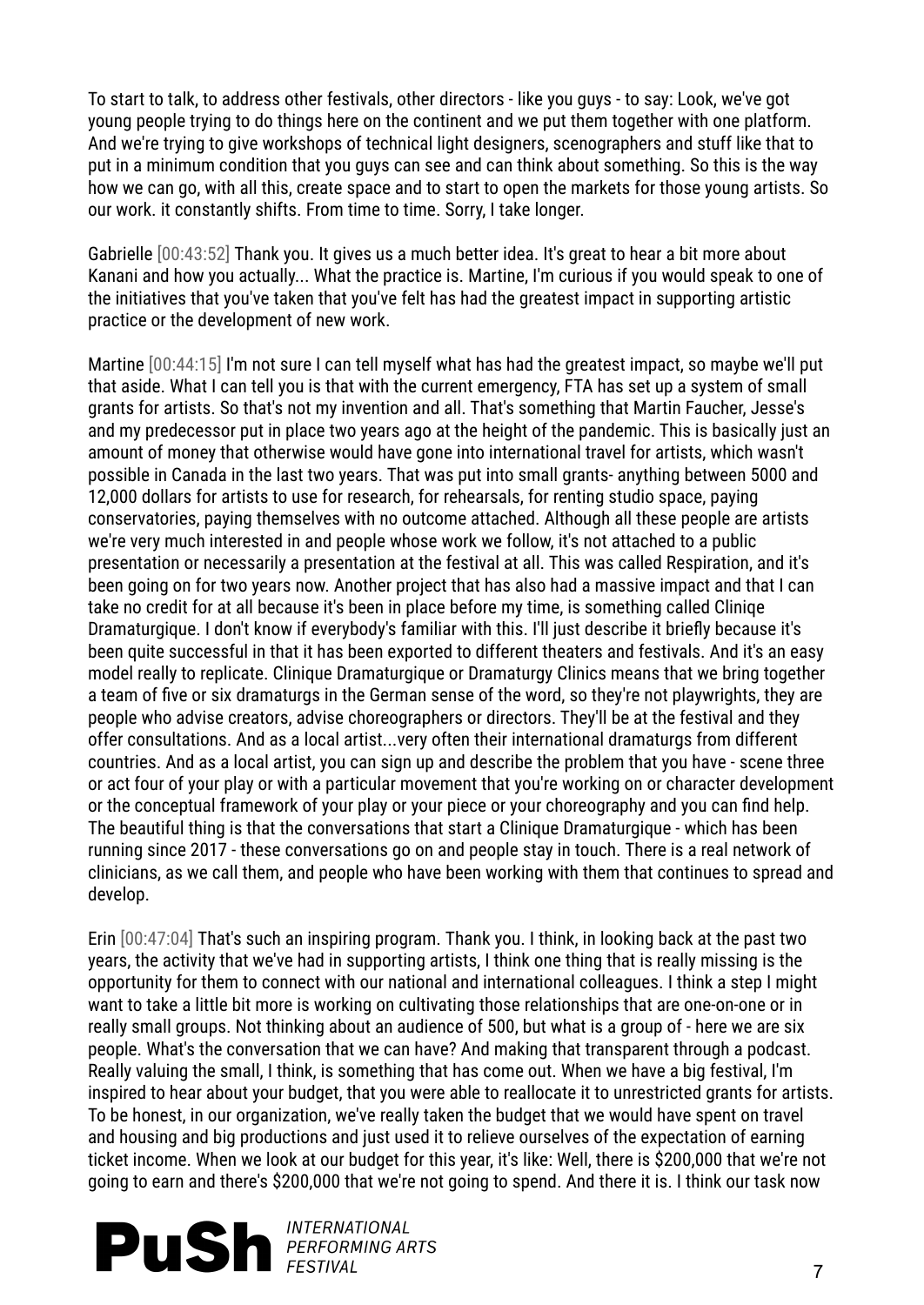is, as we're looking towards the future where we hope we can be getting back to something more like a normal festival. How are we going to keep the values of not relying so much on that earned income? And as Quito was saying, or maybe it was Fernando... The ecological impact of bringing so many flights... financial and ecological, as we grow back into maybe having larger groups how can we maintain that balance? I think it does have to do with the length of travel. If somebody is going to come here really making that deep connection and not so much a fly-in and fly-out. I'm getting lots of ideas and inspiration from the other folks on this panel. So thank you.

Daniel [00:49:57] So I think this for us...if you just like to start from it from a specific example. This is something that happened before the pandemic, but we try to see... And this is very much connected with what I've been saying before, of trying to support artists in other formats... The festival itself was so much focused on the projects, on stage projects, and we understood at a certain moment that for many artists... there was a shift happening in the field in considering the transmission of practice or transmission of knowledge as an artistic gesture in itself, as a practice. We've come from the pedagogical turn of just inventing schools, inventing projects and not to consider these as workshops that would exist at the margin of the artistic practice, but at the core of the artistic practice. At a certain moment we understood that it was important for us as a creation festival to listen as well to the needs that were coming from the field. Or part of it that we were reaching out. This is where we created a new part of the festival, which is called the preschool. We already had a conversation with Gabrielle about it. It was this experimental part where we wanted to produce not only projects, but practices that could be shared with the larger audience. Where artists were somehow opening up temporary schools where knowledge was shared via an artistic practice. This was really something that emerged from something that we felt was a need for the artistic field in recentering this shift from project to practice at the core of the idea of production. That somehow you do not always need to produce the project, but you can also produce an ongoing practice that happens in a different way than the usual way in which stage production works. And this is something that we started already in 2019, and then we went on somehow consistently in trying to understand, even during the pandemic, how we could support this idea of sharing knowledge as an artistic practice, as a festival. It has been for us one of the most exciting projects to create, mainly because it was existing before, it was really done in conversation with artists. So trying to understand how to design this in a way that would serve the field and at the same time would serve the audience that somehow would come to experience this. But in this case, I have to say that the major change was that it demanded as well [short audio failure] what we used to do before regular projects that happened on stage. So it was a very interesting exercise also with the team in understanding how our work has to be designed. Starting from the artistic projects that we are accompanying. How all the different elements of our work have to be at the service of a project that we can share with an audience. And then there was one other element that I wanted to share, responding as well to these super interesting elements that Martine and Erin were sharing. This is more specific to the pandemic where we, Gabrielle as you were saying, understood that the main problem with the pandemic for the local artists besides the whole economy - it was completely disrupted - not having the possibility to present, as it was a very strong feeling of isolation. If we take, for example, the context of Brussels. Brussels is very often described as a kind of equal system of artists working together, collaborating in an informal way, a lot of people establishing these networks. We understood that for many artists, this was very... was affecting a lot of practice, the fact that when theaters were open to rehearse, artists were very often alone or in small configuration or did not have the possibility to share this with other artists. And that - as we all know - one of the greatest and more exciting things in artistic creation is this feeling of being completely deterritorialized from what you are doing because you have conversations with other artists who are doing something completely different but then at the same time, this conversation opens up a completely new field in the works. And so we created the last frame of the festival. We created the kind of project which is titled The School of Contamination, and it was the idea of a

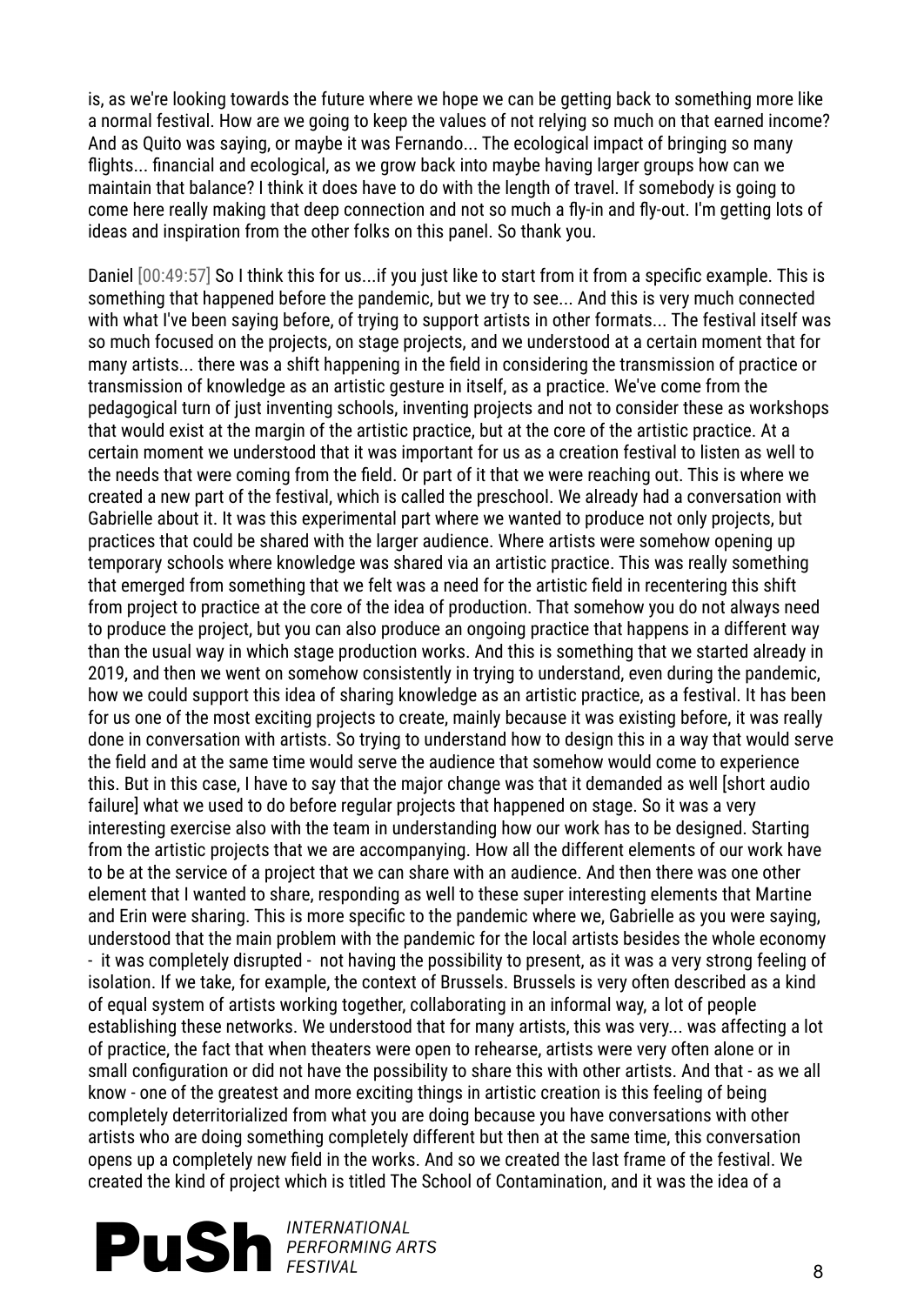collective residency in the frame of the festival. One of the venues where usually we have the festival and it has several spaces, we decided not to present any projects there, but to dedicate the whole month to residencies. So there were five different artists working in different spaces, having communal moments of discussions that were not meant to collaborate firstly, but just for the pleasure of being a neighbor while working on artistic projects. Trying to also remind - we were in the middle of the pandemic - that while having to be super attentive to the risk of contamination, we also have to remember the positive value of contamination as something that is vital and crucial for an artistic field. That we cannot work in a bubble or knowing already what we know, what we want to achieve. But cross-pollination and contamination is an essential element of an artistic field.

Fernando [00:57:15] Well, I think there's so many nice and beautiful things that are being said here and what comes to my mind, to our perspective here, from Porto Alegra em Cena and these past five, six editions that we've done with all this political changes that happened, especially between 2015 and 2018/19. Of course, it's still vibrating, especially when the pandemic... As I said before, we wanted to understand more about our history, the Brazilian history, the Brazilian people and how we came to this point. Then I suddenly started looking more into programs and to artists that were thinking and researching from the African diasporas to Brazil and to South America, the whole colonization system and movement and of course, movements that were happening inside South America and especially the perspectives of our Indigenous peoples. And maybe this was one of the biggest impacts that we found out: to actually bring it, to put out first the call for the perspectives of black artists and Indigenous artists also. So to really have this shift of perspectives and having them talking about themselves occupying these spaces that have always been occupied by usually the elite, as audience elite and also the elite of artists. So to have these Indigenous artists, performing artists and black artists on these very important stages, bourgeois stages in the city was something that, to the audience of this festival, this is also a traditional festival in the Brazilian culture. So this was something very, very, very nice that we've been creating this movement and provoking the people, the audience, other artists, local artists. And this idea of the residencies, as I said before, I really think that the power of these deep meetings and relations about foreign artists and local artists to try to bring new ideas from different artists from all over the world to exchange with the local artists and try to... I think for both parts it is very, very important to leave these encounters with deeper experience and with better experience. We got in touch with Cease Wyss and Kamala Todd, two Indigenous artists from the region of Vancouver in Canada to try to connect. Because I met them and I had discussions with them, it was so beautiful to see their perspectives and so many connections that we could link to the perspectives of Indigenous people here in the south of Brazil. So they're completely different places, completely different climate, but also there is something there that we can find out. For them to connect, for both artists from the North Pacific and from the south of Brazil, and from Brazil generally would be very rich. But for the audience, people could see what would come out of these meetings with them, I think would be something that's very powerful. So this is something that we're always trying to do, to connect people. What I was going to also say: I think it was really, really beautiful that came with the pandemic. It was to try to do the festival anyways. To have the festival happening and to hire artists and productions, and to maintain this whole chain of the culture and artistic workers. We were talking also to many people to see what would be the best thing to do. So we started talking to many artists and they were developing works, site-specific works to do outside: in the streets, in parks and plazas, in many, many different places, with projections and important monuments and buildings in the city. This was something that last year in 2021 we did, and it was so, so beautiful to see. We had a little bit of the audience going to the theater again. It was the first time that people went back to the theater in Porto Alegre. But going outside and bringing art to the public spaces for those who would maybe never go to the theater and never go to a museum or a gallery, to bring this outside and put art in the streets and in these public monuments, it was something that was

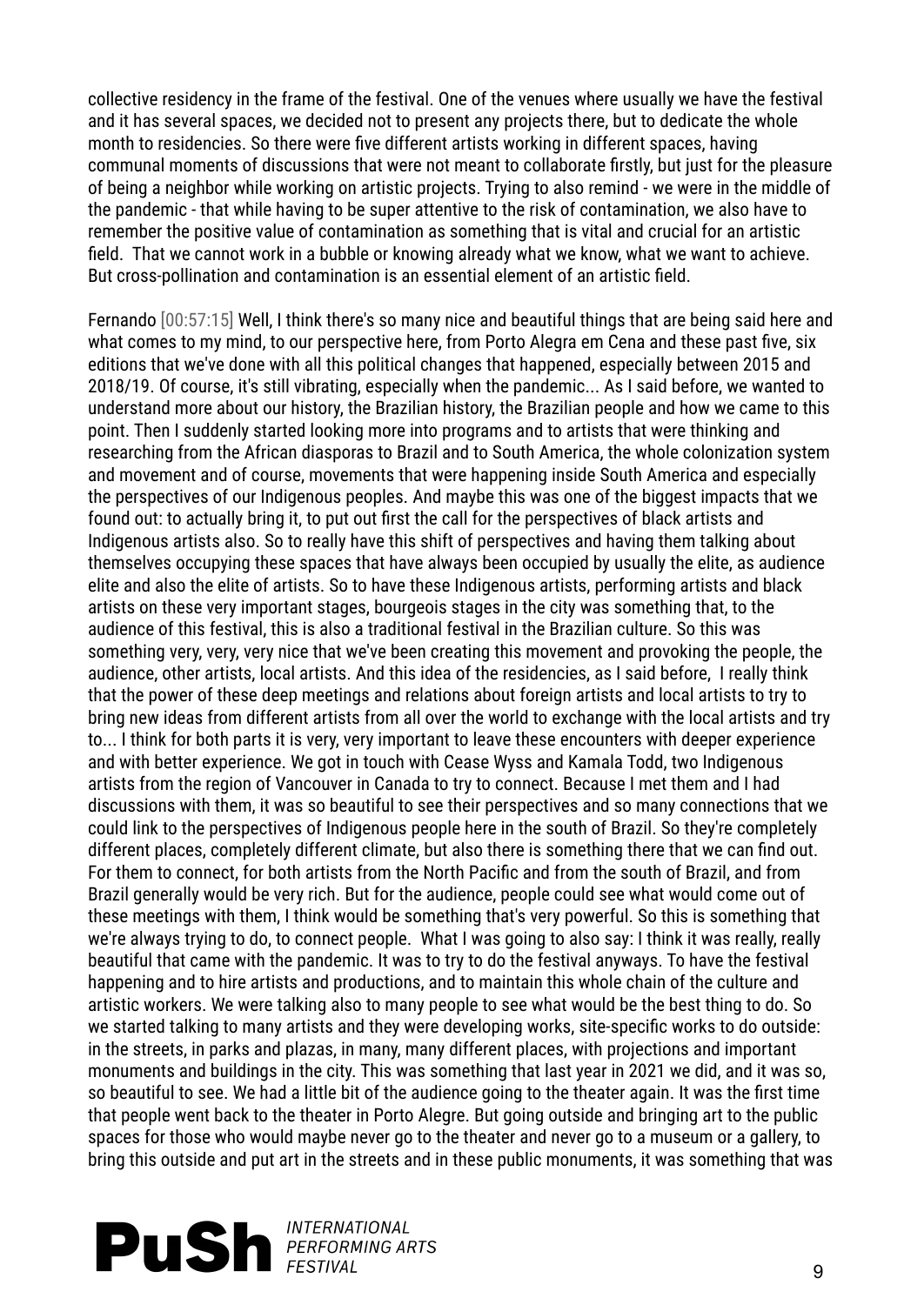also very... I think it dressed up the city with arts and colour and movement. I think it brought a little bit back of this atmosphere that festivals actually do with cities and that we are missing.

Gabrielle [01:03:30] Thank you. Yeah, it's inspiring to hear about. I know these are just a few of the things that all of you are doing within your respective festivals. I think something that came up, that Daniel and Fernando you spoke to, is creating the opportunity for creation and process and the presentation of work that is new, supporting the creation, which I'm sure more of you are doing as well. But that's not necessarily what is done across the board when it comes to festivals and presenters. A lot are presenting work that they've seen in its full product. I think that's interesting and well, that's really a lot of what this conversation is about. The ways in which you are engaged and in other stages of the process and stimulating that. My question is: As we start to come to the culmination of this conversation is: When it comes to stimulating opportunities for exchange and supporting artistic practice, what do you find is missing? What's next for you within your festivals? Or what are you thinking about in terms of next initiatives or furthering the current initiatives? And/or what are you questioning for yourselves in terms of how to respond to your responsibilities? And maybe Martine?

Martine [01:05:02] Where is support missing most? It's a difficult question to answer. One thing that we've realized, most recently here in Quebec, is that, well, the kind of support that's missing is not only financial support, but a kind of political will in that theaters were closed here very recently and they will reopen on the 7th of February. That was a really painful moment for the artistic communities here. Lots of people felt that it was not helpful or necessary, and that the lack of perspective, lack of knowledge as to when theaters would open again. All things considered, that was just a difficult moment to go through, and there was no sense of conversation or support or dialog from the political side. So that's a specific kind of support that I'd say is missing. Also, I've been here for six months, so I can't claim to have a perfect overview of what's happening. However, I see artists that we'd like to have at the festival, who produce interesting work in small scale theaters where I think: Why is this not already bigger? Why is this not already involving more people? Not everything has to be big, obviously, there is something to be said for intimate performances as well. But some artists have that potential. I'm starting to try and find out why? Why they're not growing in a certain way? Is that due to lack of venues? Lack of "diffusion" as we say here? Is it maybe funding that's missing for the creation of that kind of work? Is it a lack of stability in terms of company structure? So I'm not sure yet, but that's something I'd like to explore.

Erin [01:06:54] I think we've been relatively successful in hosting these really small, intentional exchanges between artists. We just hosted a residency with Taku Yamamoto, who's a local artist with three collaborators, one from Chicago, two from New York, and they were able to be in a pod and work together really closely, which is essential. But I think the thing that we are missing as we go into the future is the opportunity for strangers to meet each other, for us to be in a social space. You know, with our festival, our beer garden is a huge part of the festival. The party is a huge part of the festival. How do we have that sense of excitement? I know if I go to any of your festivals, I would be sitting in an audience of strangers, of like-minded, curious people, and just that experience is so important. Even if I don't know anybody there, I know it's so important to the social culture. I think that's a huge challenge for us to try to bring back. How do we repair or how do we start to be together again in a way that takes the risk of contamination, I think as Danielle said so thoughtfully, in a way that's positive? You know, what's worth taking the risk, we can't all live in a bubble forever. How do we make that gathering as safe as possible for everyone in our community? That may include having lots of precautions that our government does not require in the United States. You know, our restaurants are open. Everything is open. Masks, you're required to wear masks inside. But you know, really the kind of precautions that we're taking in terms of safety, we're really coming up with those rules ourselves.

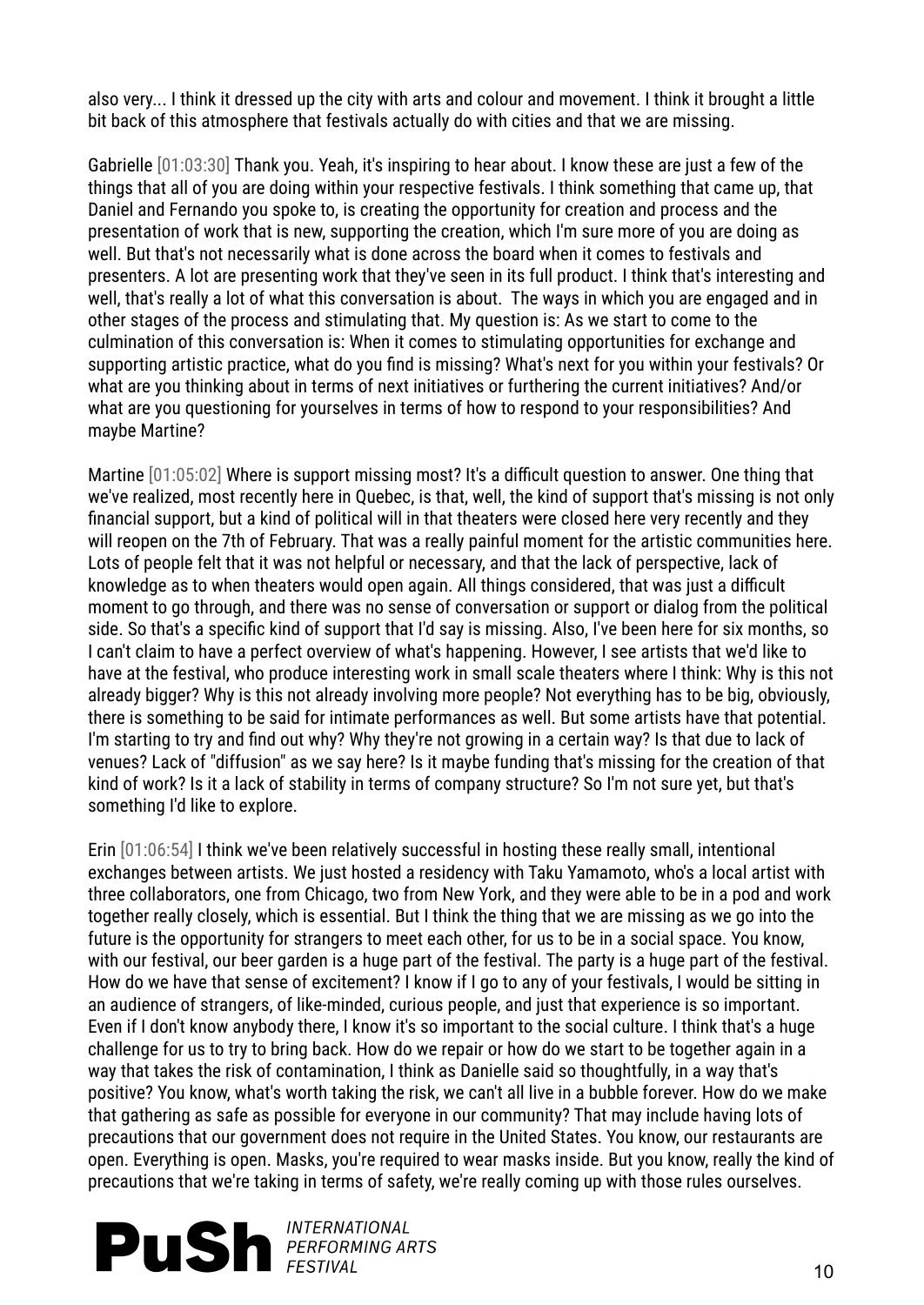And so what kind of group agreements do we have to be together? I think it's a huge question for the future.

Quito [01:09:16] It's for us a really big question, what are we doing with this new expression that we've provoked? And now we have emerged with a lot of artists combined work with filmmakers, work with video makers and stuff like that. So through this pandemic, we're trying to make those live things and trying to bring a new way to present the works, but the artists went so deep into discussing commerce with the eyes of the camera. So they emerge a lot. I don't know if I call it a video dance or dance video or something, but emerge something that is really powerful. And really, we can go into a film festival or an arts festival because it's a really powerful way that they went deeper to work with the different filmmakers. That emerged in these films. But in the meantime, personally, I'm not the kind of guy who accepts works easily over seeing the computer or seeing on the screen. I'm a really old school guy, according to the performing arts. But in the meantime, we have got this challenge that the performing artists have put on the table like really amazing films and really amazing products. So it's really: how we deal with the post pandemic and this new way to present their works. So this is our challenge. Let's say.

Fernando [01:11:30] Well, I agree with everything that has been said. Brazil for us, especially here, and I could speak for the whole country that we would need... It would be very important that we would go back to more investments. Financially speaking it is really, really important that we go back to where we were someday and of course, maybe have more. But it's been a very, very difficult situation in the past two years without support and support of the federal government. And also other governments and most of the institutions that abandoned, public institutions usually, that are also facing a hard time supporting the culture, the artists in Brazil. And it's important that we get to pay everyone well and invest in these artists and in this pro-growth process and programs that we have been talking about here. The financial situation for us right now is something very, very important. And of course, everything else, what Quito just said, it's very important to me, what Erin said about these new relationships and going back to meeting each other and attending to shows - different people going to the audience and to be able to get together, to discuss, to agree and disagree. All these big movements that I think festivals managed to provoke. There's one thing that I would like to talk about that Quito mentioned before. We have this project also to bring arts during the festival, the festival usually happens from three to two weeks in the year, usually September. And we have this project also to bring arts performances to the suburbs, outside the city center of Puerto Alegre to these communities that usually don't have access to the arts, but also bring them to the theaters to see how these public spaces, cultural spaces also belong to them and to see the productions with the right lights and sounds and everything. We have some works that we always try to develop with them that is educational - workshops, educating a little bit about the arts and performing arts and trying to bring this, usually young people living in these communities, a little bit of this perspective of being an artist and making a festival that they go to see shows but before they go to see the shows they also get to see the setup and meet the artists and have a small workshop with some artists and performers. But this happens during the festival. Every year we try to do this with different people. And one of the things that we've been discussing and trying to do this so we would have support from other institutions also to try to find an answer or more than an answer, an attitude to what Quito also asked and how do we continue with this? How can we make this go on and guarantee that these people would have more to continue with this education and having the knowledge that they can also become an artist and try to work?

Daniel [01:15:46] Yeah, it's super interesting to listen to what everybody is saying because there are many things that resonate as well into the context of many things as well as their specific context that are also different here. But I would say that for me, just one very concrete issue, which is always how